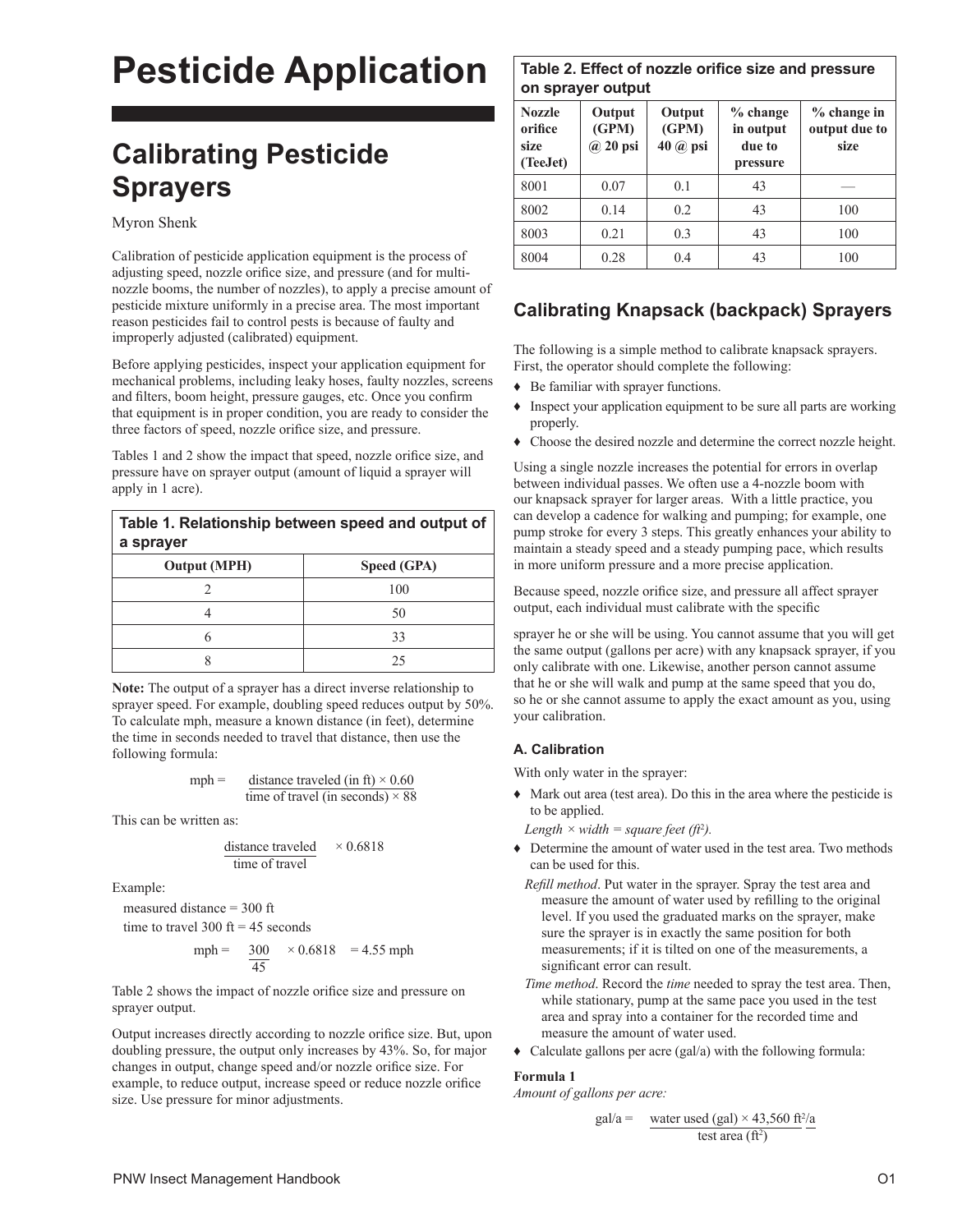Example:

test area = 12 ft  $\times$  30 ft = 360 ft<sup>2</sup> water used =  $42.2$  oz  $(1 \text{ gal} = 128 \text{ oz})$ So,  $42.2$  oz /  $128$  oz/gal = 0.33 gallons. Thus:

$$
\frac{0.33 \text{ gal} \times 43,560 \text{ ft}^2/\text{a}}{360 \text{ ft}^2} = 40 \text{ gal/a}
$$

#### **B. Amount of water needed in a given area**

Once you have calibrated (output in gal/a), multiply the area to be sprayed (ft<sup>2</sup>) by sprayer output (gal/a) and divide by  $43,560$  ft<sup>2</sup> as shown in the following formula.

#### **Formula 2**

*Amount of water needed to spray a given area:*

$$
\frac{\text{area to spray (ft}^2) \times \text{srayer output (gal/a)}}{43,560 \text{ ft}^2/\text{a}}
$$

Example:

Sprayer output  $= 35$  gal/a. You want to apply a pesticide in an area measuring 42 ft  $\times$  35 ft. How much water will you need?  $(42 \text{ ft} \times 35 \text{ ft} = 1,470 \text{ ft}^2)$ . Thus:

$$
\frac{1,470 \text{ ft}^2 \times 35 \text{ gal/a}}{443,560 \text{ ft}^2/\text{a}} = 1.18 \text{ gal in } 1,470 \text{ ft}^2
$$

$$
(1.18 \text{ gal} \times 128 \text{ oz/gal} = 151 \text{ oz})
$$

#### **C. Amount of pesticide to add per gallon of water (carrier)**

Once you know the volume your sprayer is applying per acre, you are ready to calculate the amount of pesticide to add for each gallon of water (or other carrier) you will use.

#### **Formula 3**

*Amount of commercial product to add per gallon of water:*

desired pesticide rate sprayer output (gal/a)

Example:

Pesticide rate =  $3$  qt/a ( $3$  qt =  $96$  oz)

Sprayer output  $= 35$  gal/a

$$
\frac{96 \text{ oz/a}}{35 \text{ gal/a}} = 2.74 \text{ oz per gallon of water}
$$

Using the example under Formula 2, in which you sprayed 1.18 gallons of water in an area 42 ft  $\times$  35 ft, you would add 2.74 oz of pesticide per gallon of water: 1.18 gal  $\times$  2.74 oz = 3.2 oz of pesticide product for the 1,470 ft<sup>2</sup>

 $\bullet$  If the desired rate is given as active ingredient (ai), then to determine the amount of commercial product per gallon of water, divide the final number in Formula 3 by the percent ai (expressed as a decimal for dry formulations, or actual pounds ai/gal for liquids). For example, using the same sprayer above, assume you wanted to apply 6.5 lb ai/a of DCPA in 8,000 ft<sup>2</sup>. (Dacthal 70 WP contains 70% of the active ingredient DCPA). First determine the amount of water needed in the area.

#### **Formula 2**

$$
\frac{8,000 \text{ ft}^2 \times 35 \text{ gal/a}}{43,560 \text{ ft}^2/\text{a}} = 6.43 \text{ gal in } 8,000 \text{ ft}^2
$$

#### **Formula 3**

Dachal/gallon = 
$$
\frac{6.5 \text{ lb ai/a}}{35 \text{ gal/a}}
$$
 =  $\frac{0.186}{0.7}$  = 0.27 lb

 $(0.27 \text{ lb} \times 16 \text{ oz per lb} = 4.25 \text{ oz of Dacthal } 70 \text{ WP per gallon})$ 

You need 6.43 gallons for the 8,000 ft<sup>2</sup>. If you have a 4 gallon sprayer, the first full sprayer will have 4 gallons  $\times$  4.32 oz/gal of Dacthal 70 WP = 17.3 oz. The second tank will require 2.43 gallons of water  $\times$  4.32 oz/gal = 10.5 oz of Dacthal 70 WP.

If the pesticide were a liquid formulation containing 3 lb ai/gal, divide 0.186 by 3 lb/gal (instead of 0.7). This would give 0.062 gallons of pesticide per gallon of water (0.062 gal  $\times$  128 oz/gal = 7.94 liquid ounces of pesticide per gallon of water). Thus, in a 4-gal sprayer, you would add 7.94 oz/gal  $\times$  4 gallons = 31.7 oz of pesticide, and in the second sprayer you would add 7.94 oz/gal  $\times$  $2.42$  gallons = 19.3 oz of pesticide.

After you add pesticides (especially certain wettable powder formulations or fertilizers) to a sprayer, the flow rate (output) may be affected. After adding the pesticide, spray into a receptacle for the amount of time used in the test area and return the spray solution to the tank. Using Formula 1, recalculate gallons per acre and correct the amount of pesticide per gallon of water. Most catalogs for spray nozzles have conversion factors to correct for change in density of the spray solution.

## **Calibrating Powered Ground Sprayers**

(Assuming pre-calibration check of hoses, nozzle size, spacing and height, etc.)

#### **A. Calibration using "refill method"**

With water only (no pesticide) in the sprayer:

- 1. Spray in actual area, using uniform pressure and speed.
- 2. Measure area sprayed (length x width = square feet). Note: effective swath width of boom sprayer = number of nozzles  $\times$ nozzle spacing.
- 3. Determine the amount of water used in test area.
- 4. Calculate gallons/acre using Formula 1.

$$
gal/a = \frac{\text{water used (gal)} \times 43,560 \text{ ft}^2/\text{a}}{\text{area spread (ft}^2)}
$$

Example:

Area sprayed = 12 ft  $\times$  300 ft = 3,600 ft<sup>2</sup> Water used  $= 2$  gal Thus:

$$
\frac{2 \text{ gal} \times 43,560 \text{ ft}^2/\text{a}}{3,600 \text{ ft}^2} = 24.2 \text{ gal/a}
$$

#### **B. Calibration by time**

(This method is recommended with larger sprayers.)

- 1. Determine the *time* to travel a known distance in the actual area to be sprayed.
- 2. With sprayer stationary, but operating at the same pressure that will be used in the field, collect discharge from each nozzle for the time required in the test run (replace any nozzle that varies 10 percent from the average). Add output of all nozzles to find the total amount of water used.
- 3. Determine total area sprayed (length  $\times$  effective swath width).
- 4. Calculate gal/a using Formula 1.

Example:

Time to travel 330 ft =  $45$  seconds

No. of nozzles  $= 12$  at 20-inch spacing (effective swath  $= 12$ ) nozzles  $\times$  20 in = 240 in = 20 ft)

Area = 330 ft  $\times$  20 ft = 6,600 ft<sup>2</sup>

Water used in 45 sec = 30 oz/nozzle  $\times$  12 nozzles = 360 oz divided by  $128 \text{ oz/gal} = 2.81 \text{ gal}$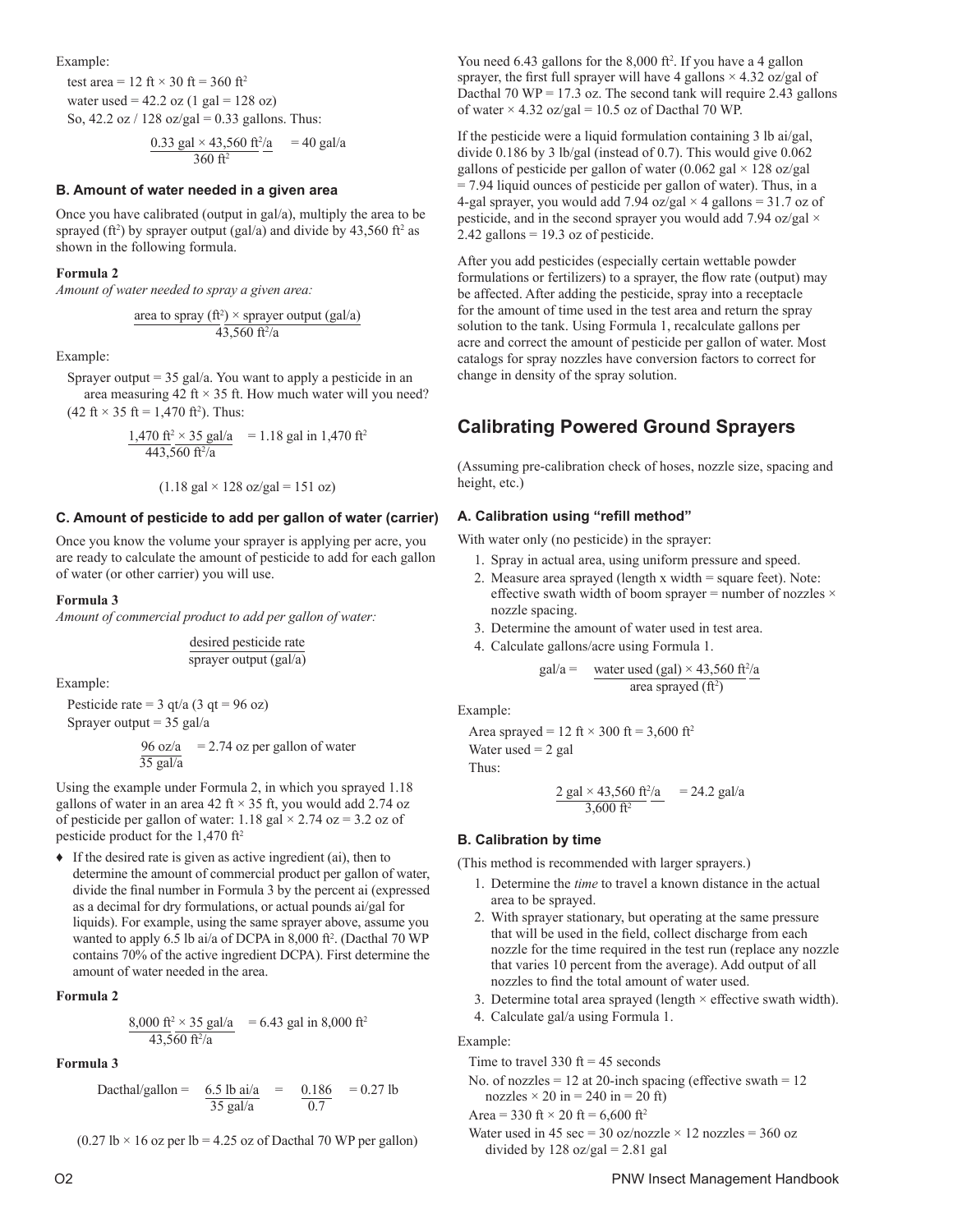Thus:

$$
gal/a = \frac{2.81 \text{ gal} \times 43,560 \text{ ft}^2/a}{6,600 \text{ ft}^2} = 18.5 \text{ gal/a}
$$

#### **C. Amount of pesticide to add to tank**

#### **Formula 3**

Commercial product per gallon of spray water or other carriers, such as liquid fertilizer:

Recommended rate/a Sprayer output (gal/a)

Example:

Desired rate = 4 lb/a of AAtrex 80 WP Sprayer output  $= 20$  gal/a Thus: AAtrex 80 WP per gallon of water =

$$
\frac{4 \text{ lb AAtrex } 80 \text{WP/a}}{20 \text{ gal/a}} = 0.2 \text{ lb AAtrex } 80 \text{ WP}
$$

$$
(0.2 \text{ lb} \times 16 \text{ oz/lb} = 3.2 \text{ oz})
$$

In 60 gallons of water, add:  $3.2 \text{ oz/gal} \times 60 \text{ gal} = 192 \text{ oz} (12 \text{ lb}) \text{ of}$ AAtrex 80 WP

♦ Remember, if the recommended rate is given as active ingredient (ai), then to determine the amount of commercial product per gallon of water, divide the final value in Formula 3 by the percent ai (expressed as a decimal for dry formulations, or actual pounds ai/gal for liquids).

#### Example:

Desired rate  $=$  3 lb/a atrazine (AAtrex 80 WP contains 80% atrazine) Sprayer output  $= 20$  gal/a

Thus, the amount of AAtrex to add per gallon of water is:

$$
\frac{3 \text{ lb } \text{ai/a}}{20 \text{ gal/a}} = \frac{0.15}{0.8 \text{ ai}} = 0.188 \text{ lb } \text{AA} \text{trex } 80 \text{ WP}
$$

Note:  $16$  oz/lb  $\times$  0.188 lb = 3 oz

In 40 gallon tank, add 3 oz/gal  $\times$  40 gal = 120 oz (7.5 lb) of AAtrex 80 WP

#### **D. The "1⁄128 acre method"**

This is a simple method that more and more applicators are using.

There are 128 ounces in a gallon. If we divide 1 acre  $(43,560 \text{ ft}^2)$  by 128, we have 340 ft<sup>2</sup> (43,560 ft<sup>2</sup> / 128 = 340 ft<sup>2</sup>). So, if you find out how many ounces of water you need in order to spray 1/128 of an acre, you can equate this to gallons per acre.

- 1. Inspect your application equipment to be sure all parts are working properly.
- 2. Figure the distance you need to travel for the test. The distance of travel varies according to nozzle spacing. Divide 340 ft2 by the spacing (in feet) between the nozzles on your boom (or use the actual band width for band spraying). For example, if your nozzles are spaced 12 inches apart (1 ft), divide  $340 \text{ ft}^2$  by 1 ft.

$$
\frac{340 \text{ ft}^2}{1 \text{ ft}} = 340 \text{ ft}
$$

So, 340 feet is the distance of travel for the test.

- 3. Measure how long (time in seconds) it takes you to drive 340 feet (the test run).
- 4. Collect liquid from your nozzles for this amount of time at the same pressure you will use in the field. Use the average

volume per nozzle (not total volume from all nozzles) as ounces collected. The average ounces collected per nozzle are equal to gallons per acre.

Example:

You have nozzles spaced 22 inches apart. Divide 22 inches by 12 in/ft.

$$
\frac{22 \text{ in}}{12 \text{ in/ft}} = 1.83 \text{ ft}
$$

Divide  $340$  ft<sup>2</sup> by 1.83 ft.

$$
\frac{340 \text{ ft}^2}{1.83 \text{ ft}} = 185.8 \text{ ft}
$$

You need to find out how long it takes you to travel 185.8 ft.

The amount of water (in ounces) that you collect from a nozzle in this amount of time is equal to the gallons of water you will apply to an acre.

Be sure to collect from as many nozzles as possible, and use the average flow rate (add the amount each nozzle discharges in the test time and divide by the number of nozzles). Remember, you should replace any nozzle that varies by more than 10 percent from the average.

The chart below shows the distance you need to travel for each

nozzle spacing to spray 1/128 of an acre.

| Nozzle spacing or band width (in) | Row travel distance (ft) |
|-----------------------------------|--------------------------|
| 6                                 | 681                      |
| 8                                 | 511                      |
| 10                                | 408                      |
| 12                                | 340                      |
| 14                                | 292                      |
| 16                                | 255                      |
| 18                                | 227                      |
| 20                                | 204                      |
| 22                                | 186                      |
| 24                                | 170                      |

You also can calculate for other spacing that is not shown here.

## **Band spraying**

Sometimes, to reduce the total amount of pesticide you use, you apply pesticide only over a strip down the crop row. This is called band spraying or band application.

Using the traditional method to figure the gallons per acre in the bands (sprayed strips), we need to determine the area of the bands and the amount of water used in a given length of bands. Multiply the band width by the number of bands by their length and measure the amount of water used in the test run. Divide the amount of water used by the area sprayed to get gallons per acre.

#### **Example:**

Assume you planted corn in rows that are 30 inches apart, and will apply a herbicide at 3 lb/a, in bands 12 inches wide over the corn rows. In a 600-ft test run with an 8-row corn planter-sprayer, you used 1.2 gallons of water.